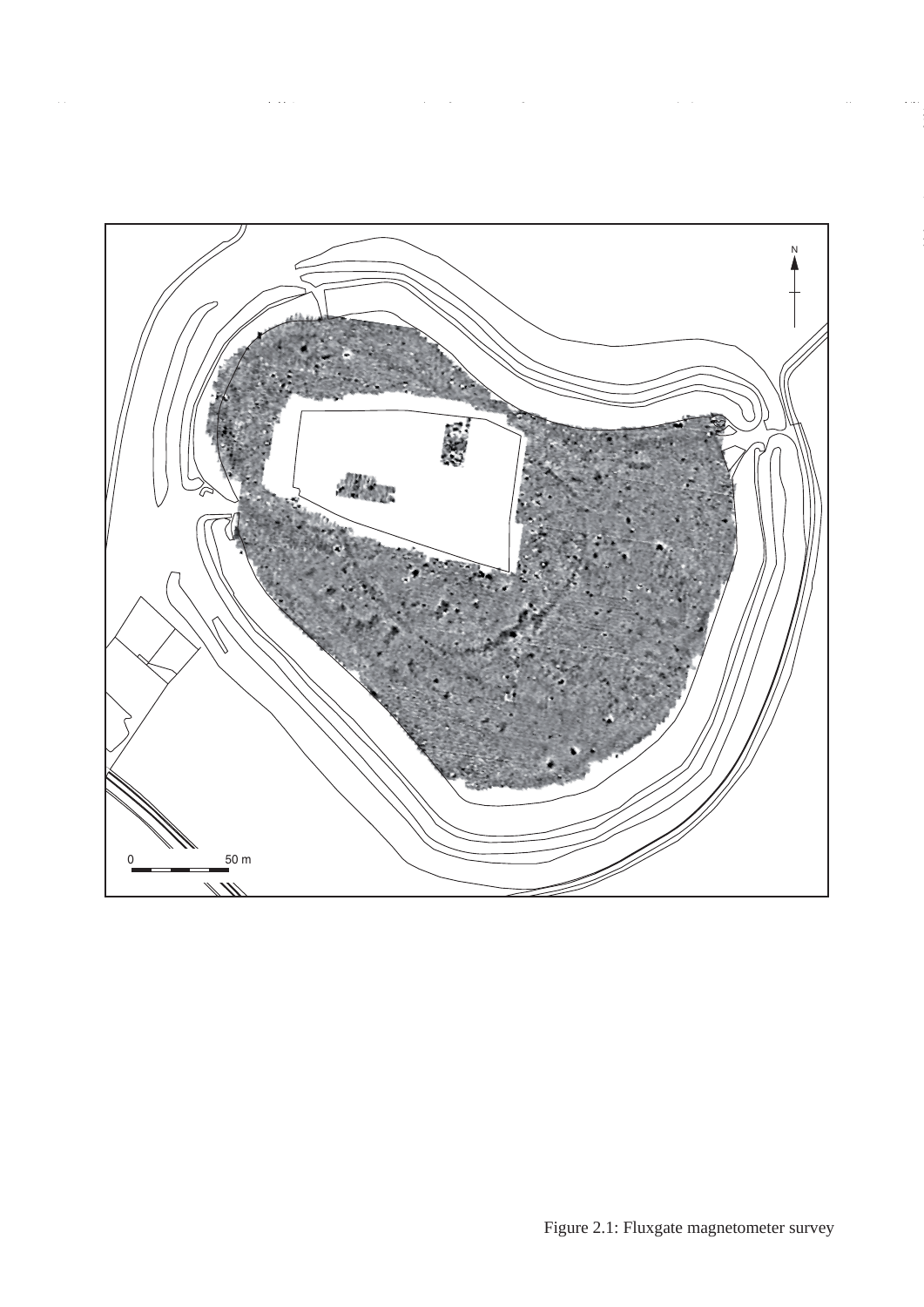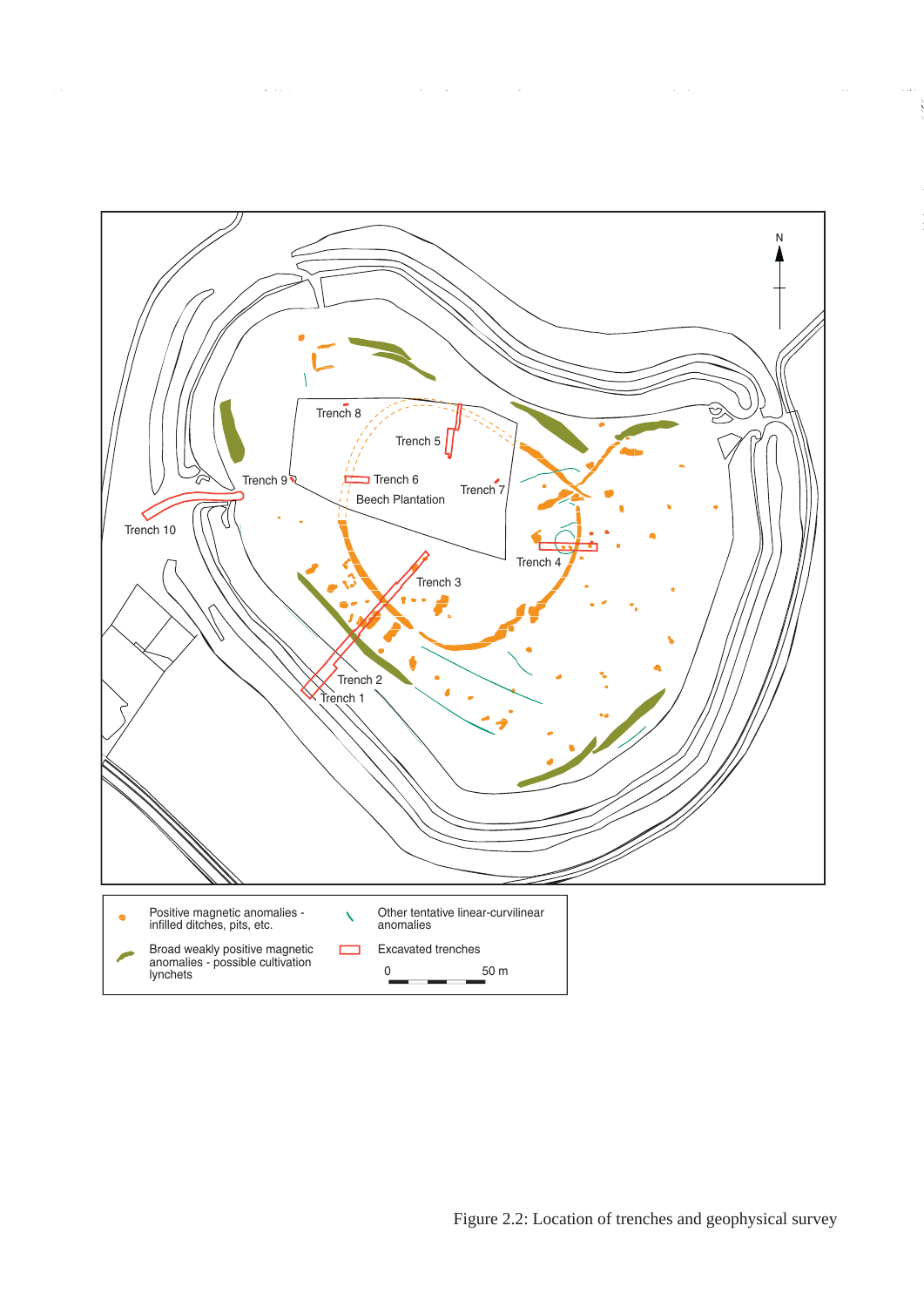

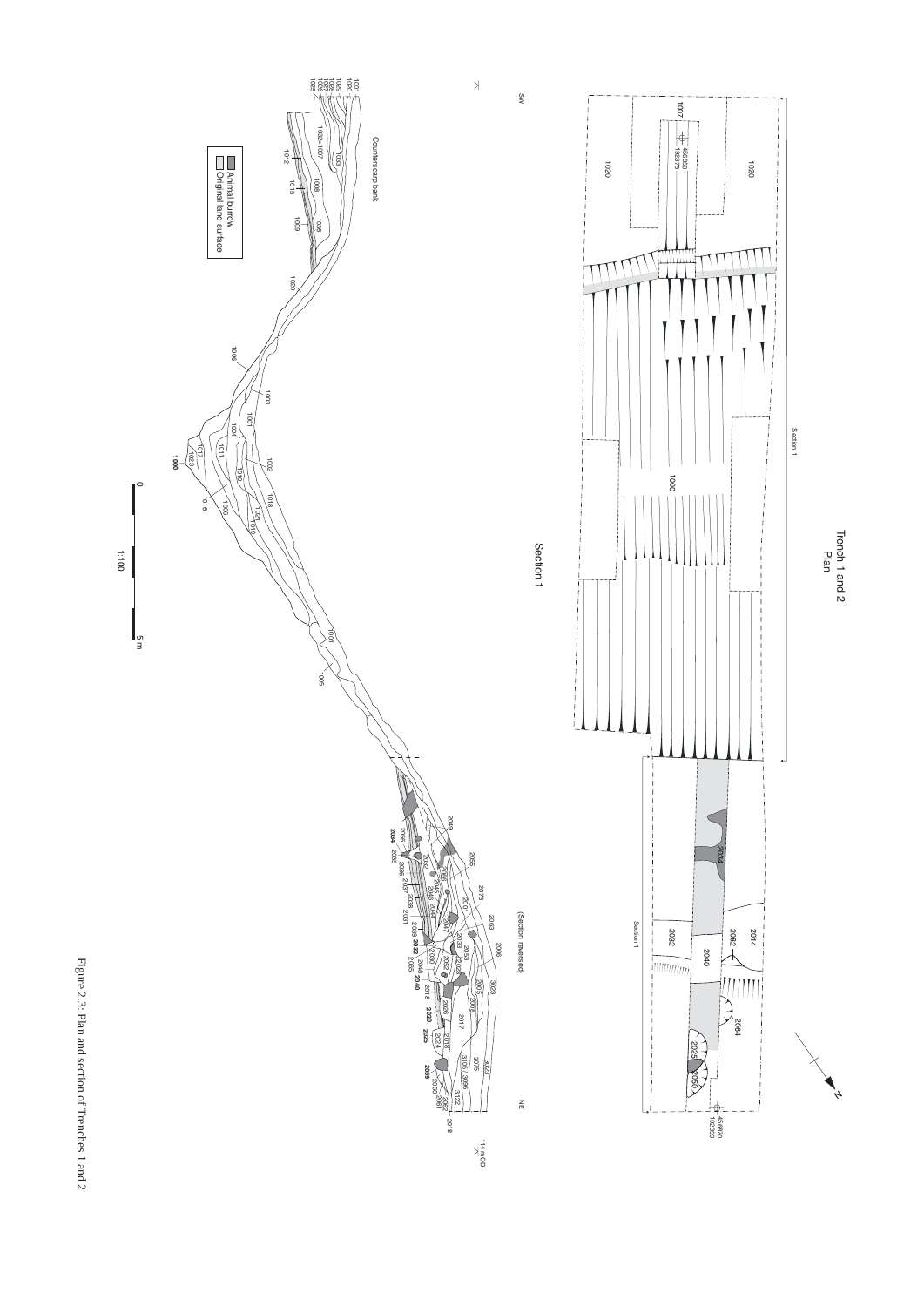Figure 2.4: Plan of Trench 3 Figure 2.4: Plan of Trench 3

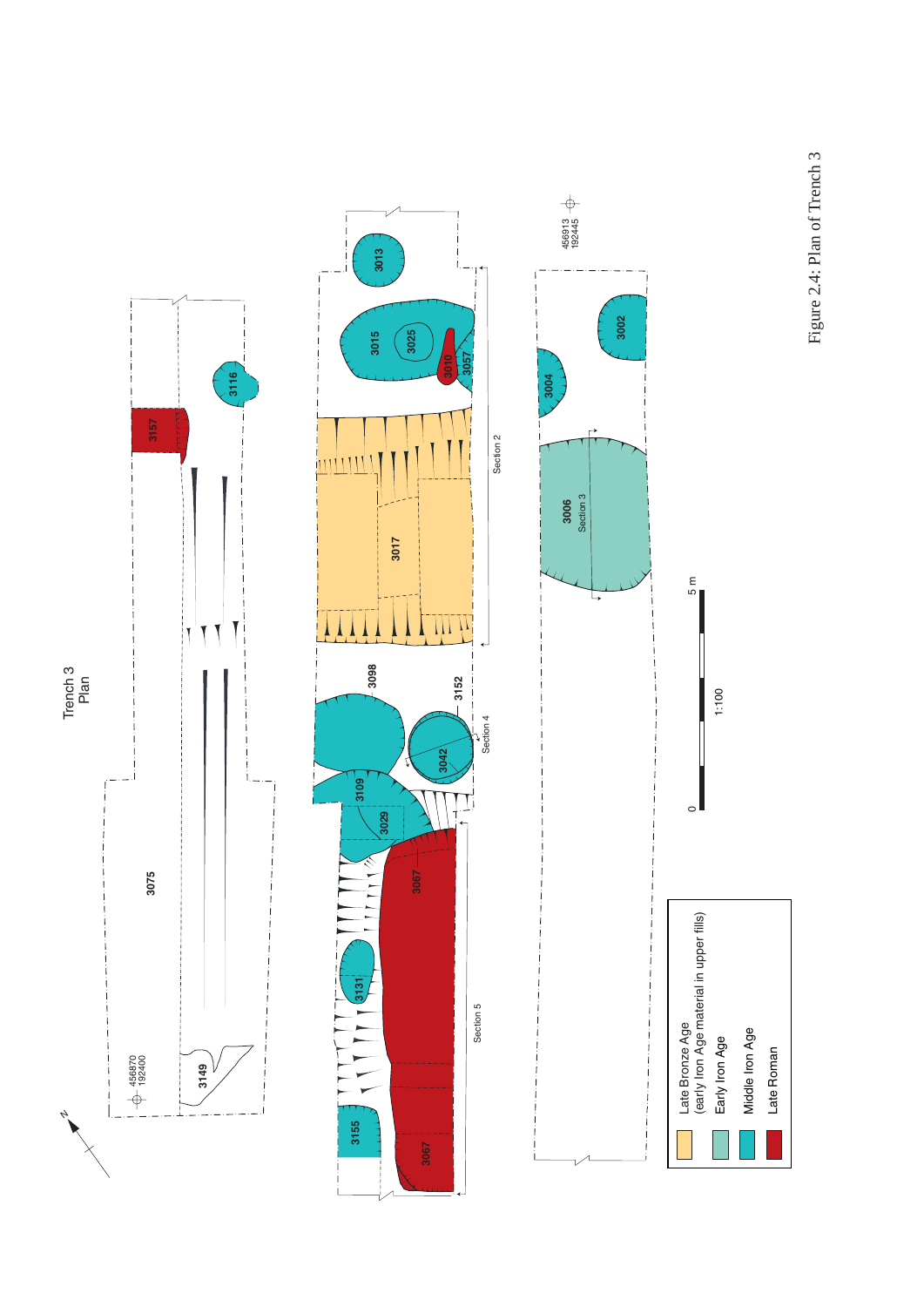

Figure 2.5: Schematic section of Trenches 1, 2 and 3 with phasing Figure 2.5: Schematic section of Trenches 1, 2 and 3 with phasing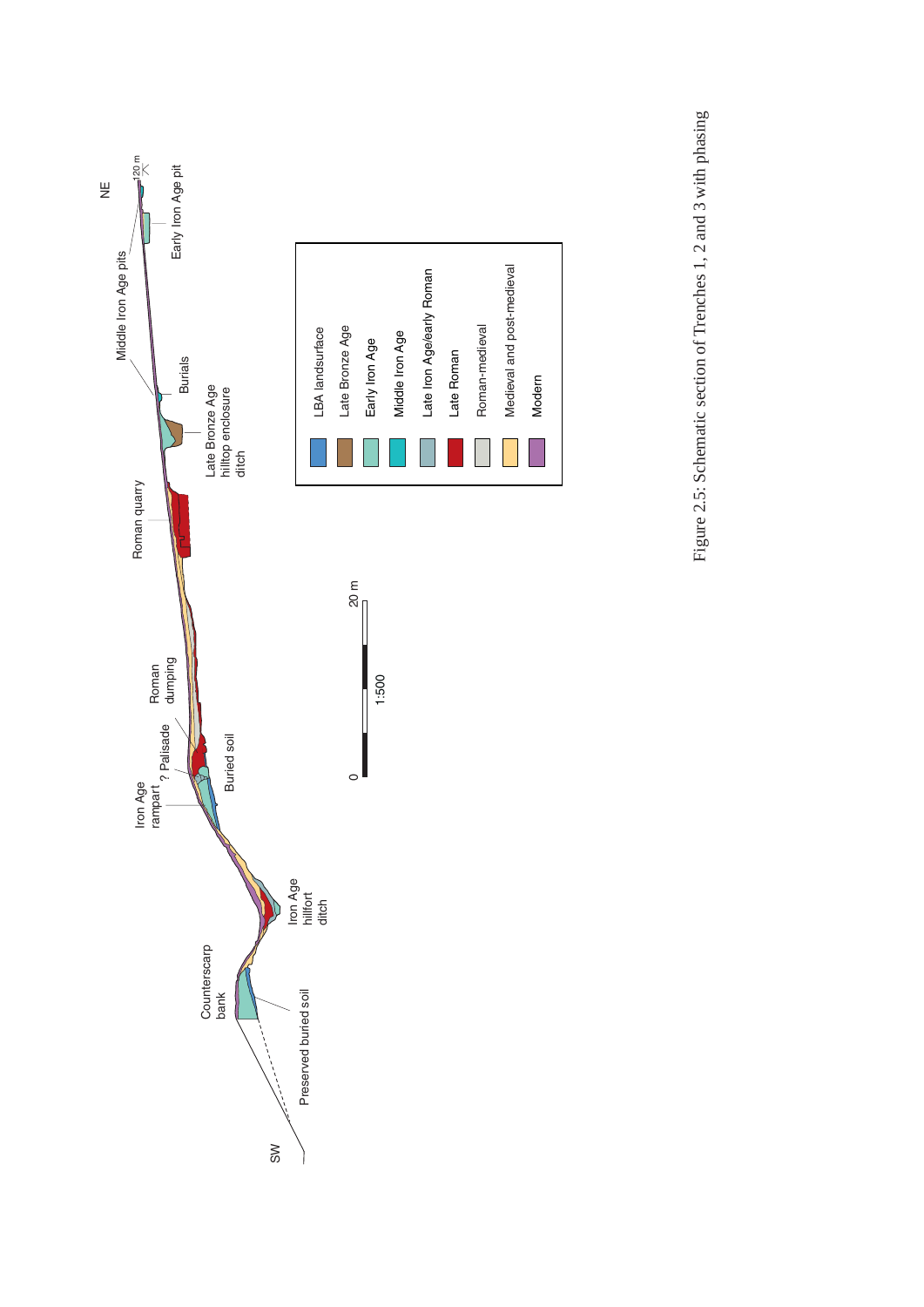

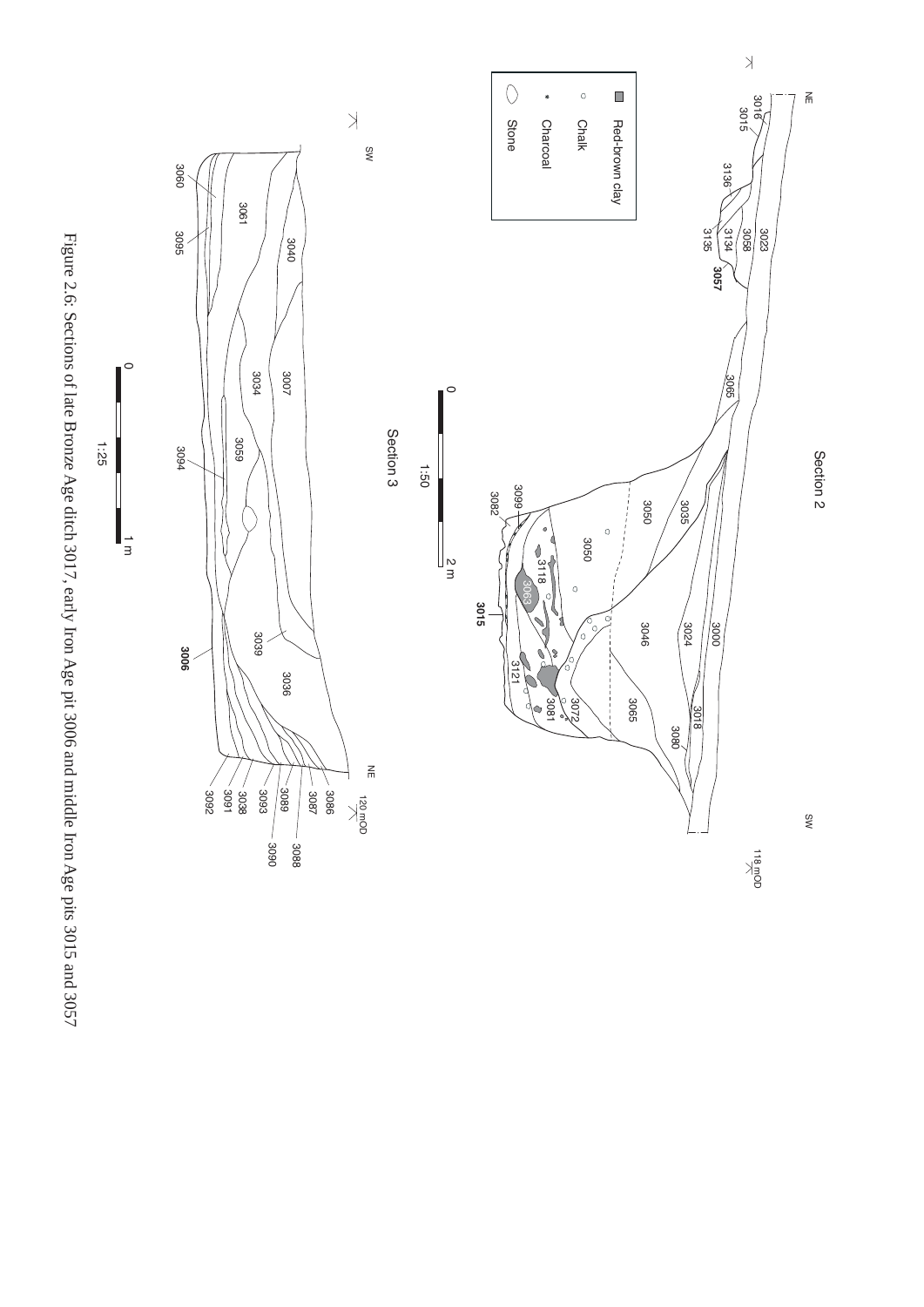Section 4



Figure 2.7: Middle Iron Age burials, pit 3152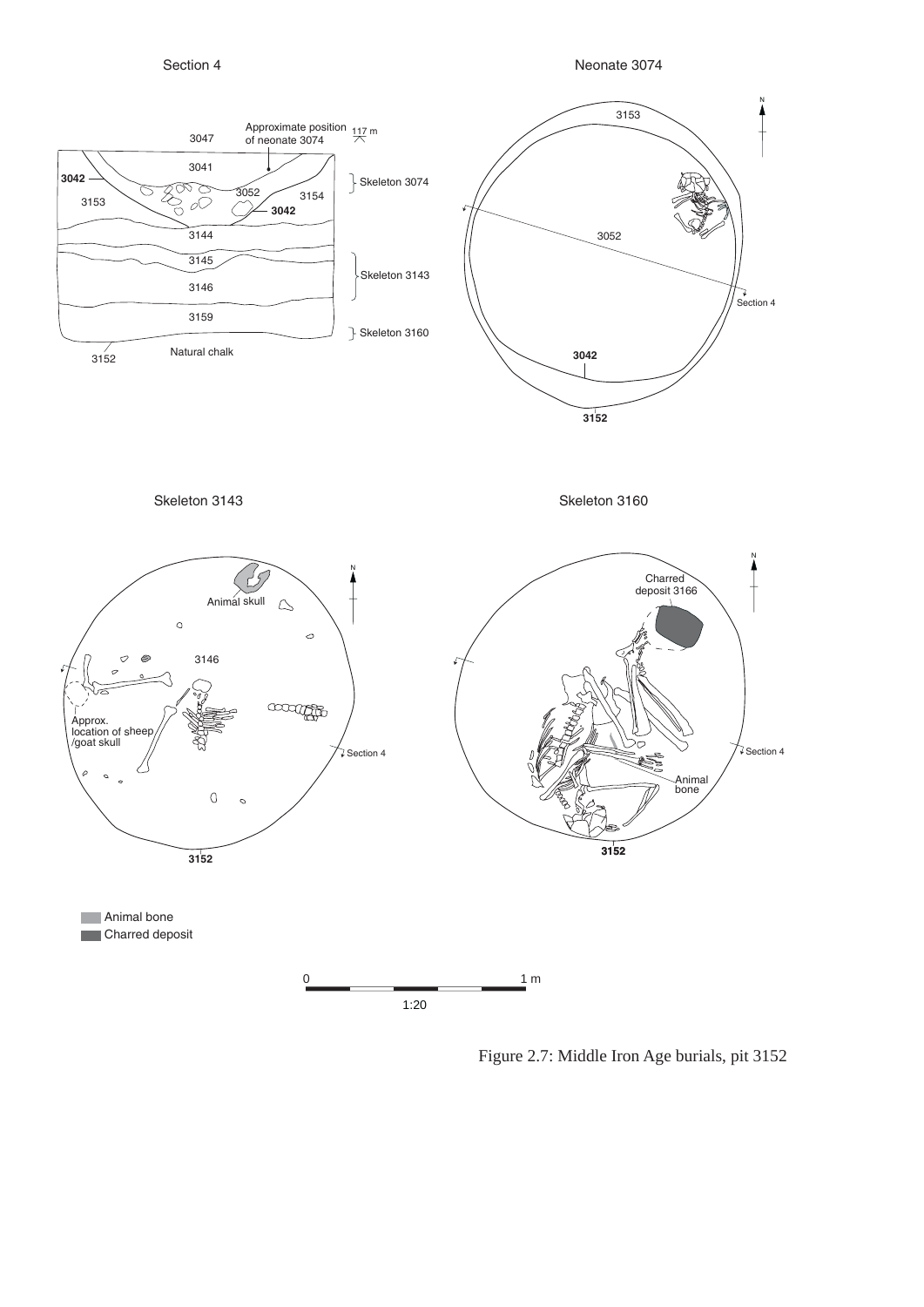

Figure 2.8: Plans of middle Iron Age burials 3048, 3113 and 3183 and Roman burial 3012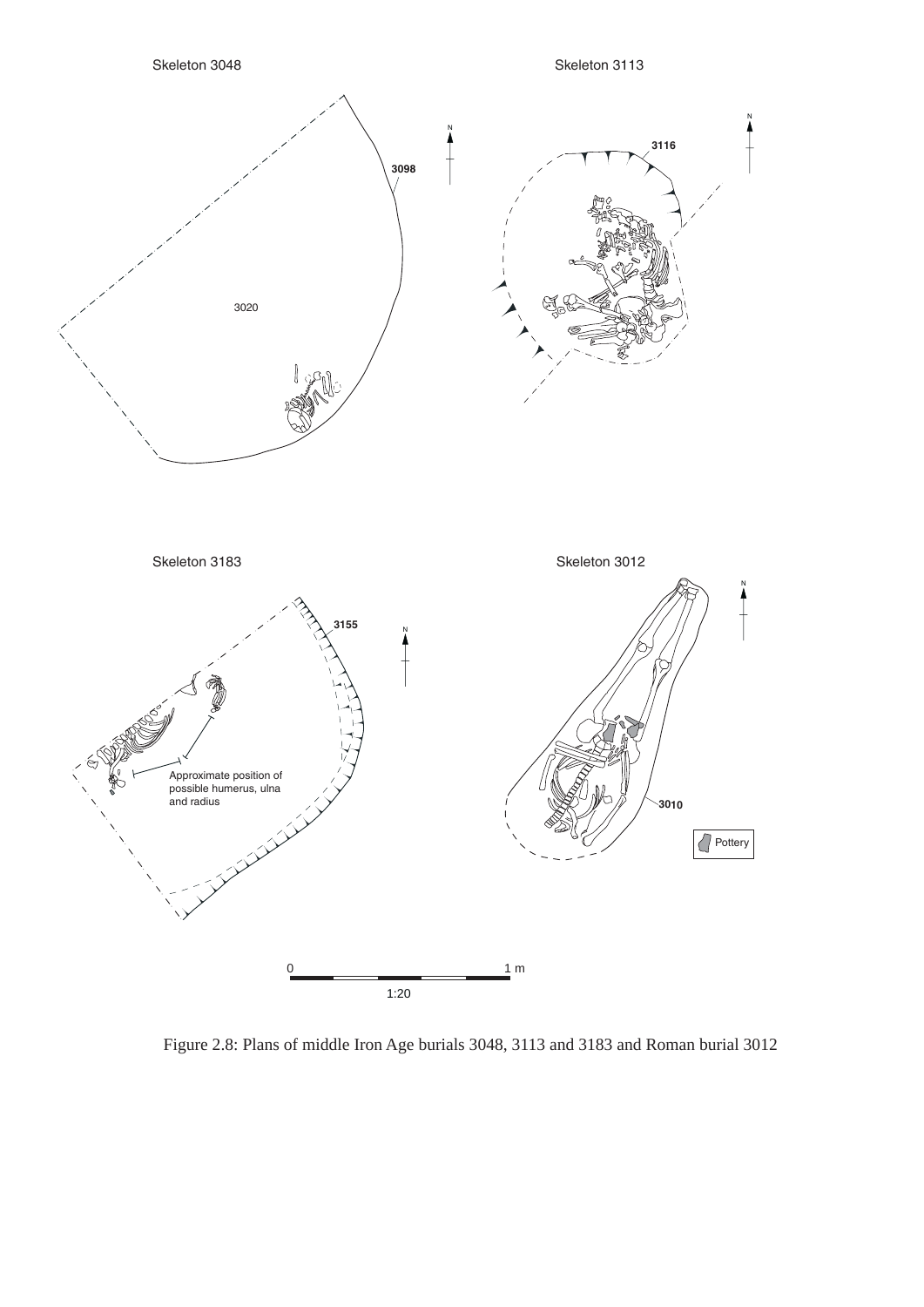Section 5 Section 5





 $\frac{1}{2}$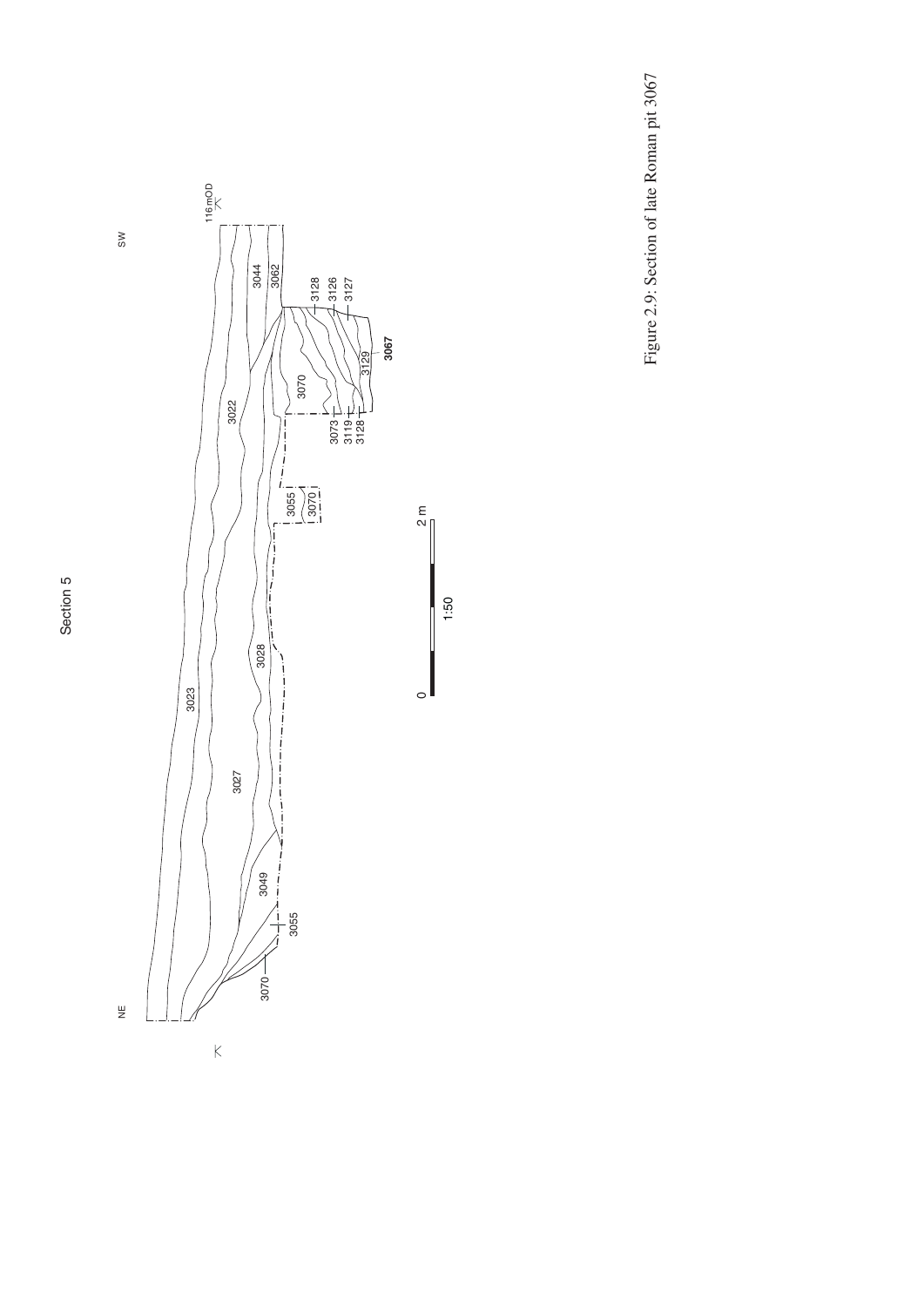

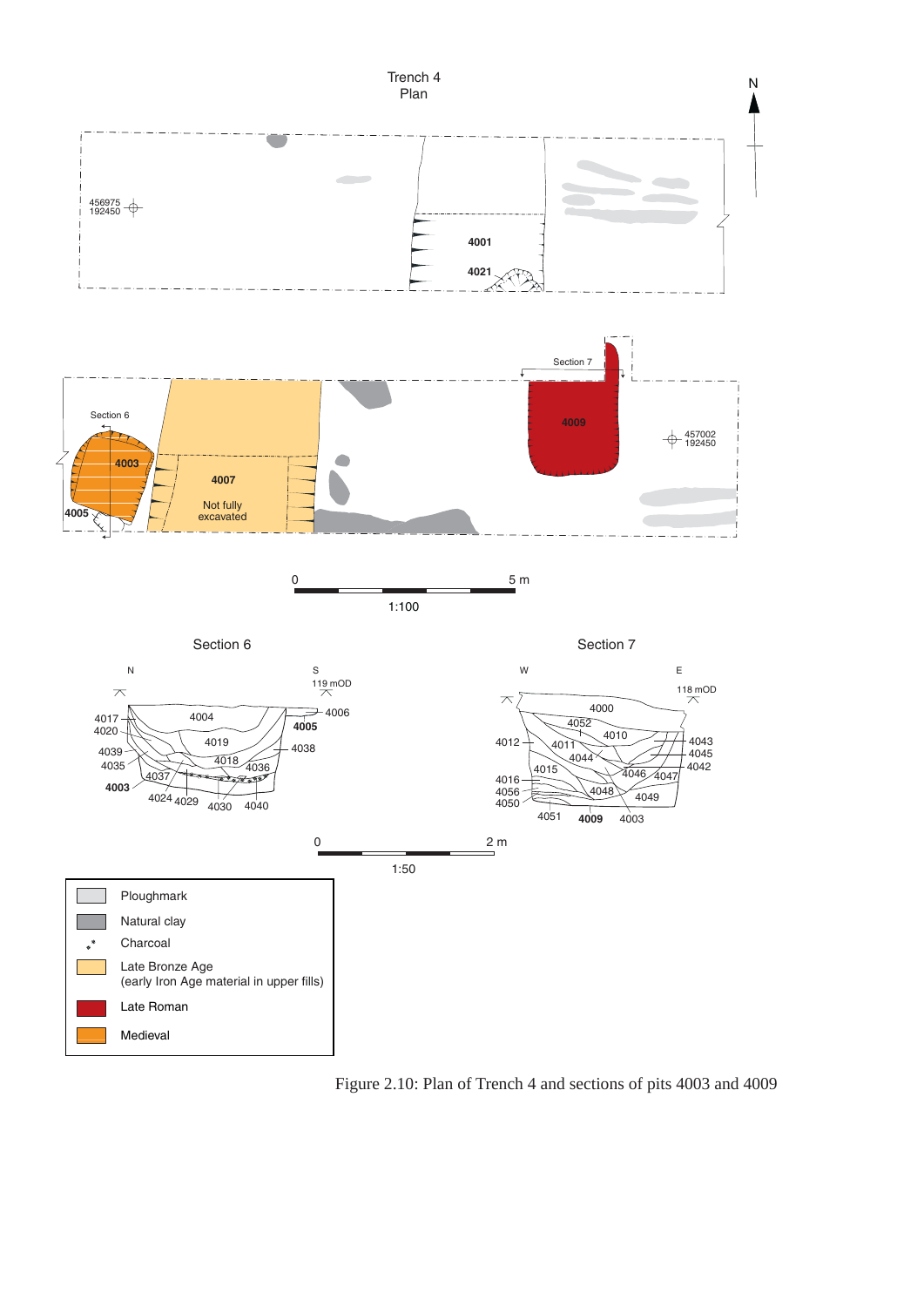

Figure 2.11: Plan of Trench 5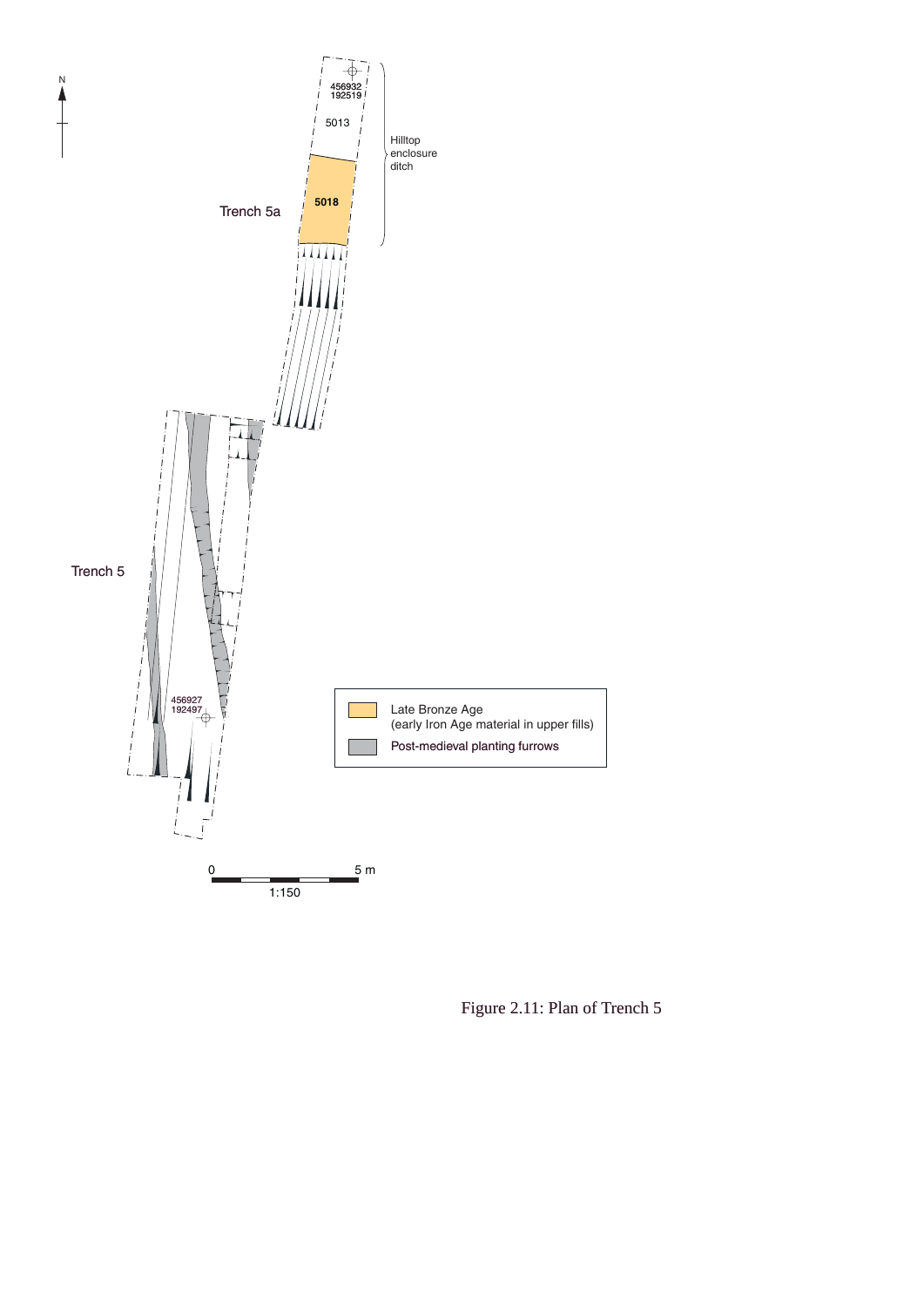

Figure 2.12: Plan and section of Trench 6 Figure 2.12: Plan and section of Trench 6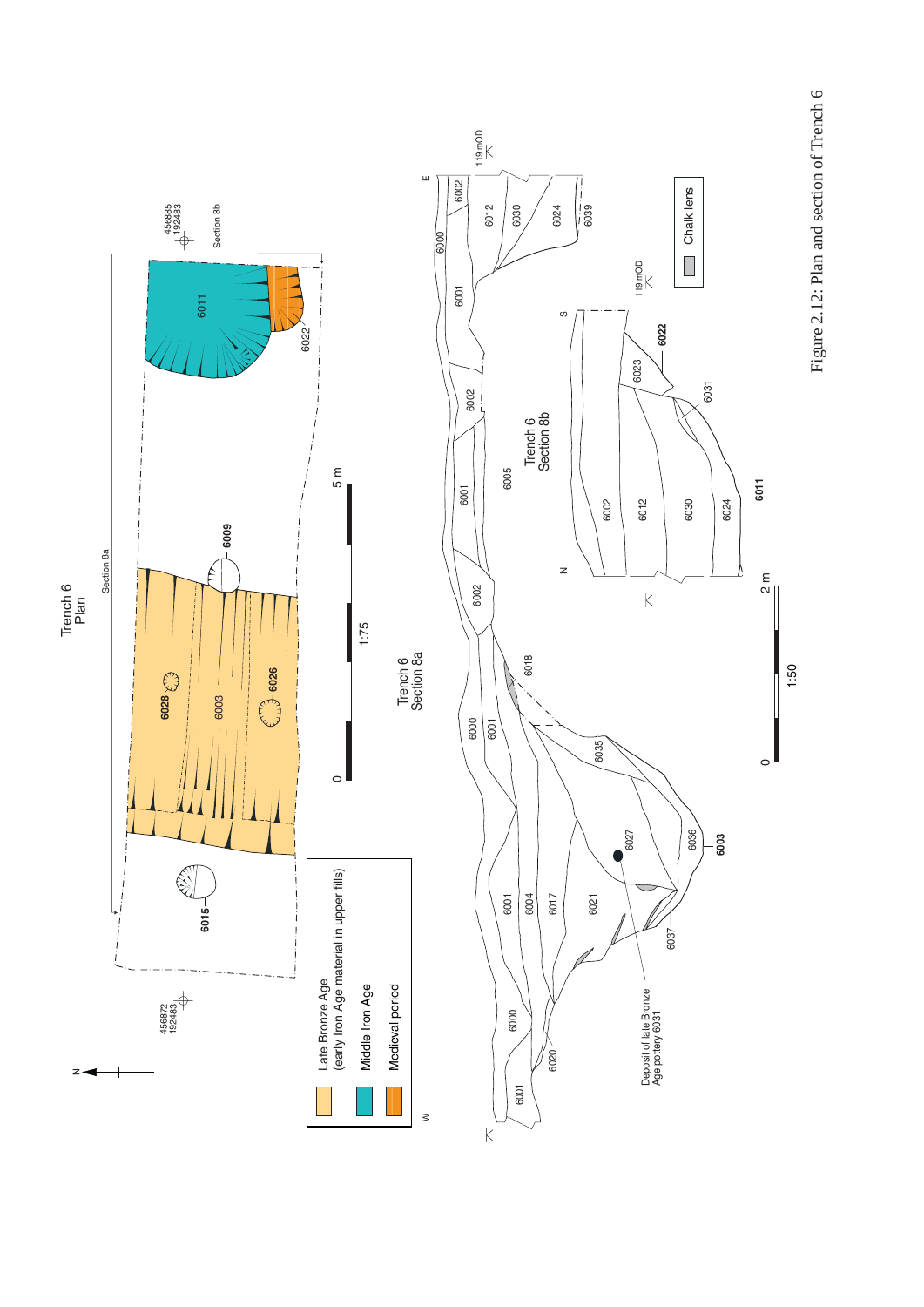



Section 10







Figure 2.13: Plan and sections of Trench 7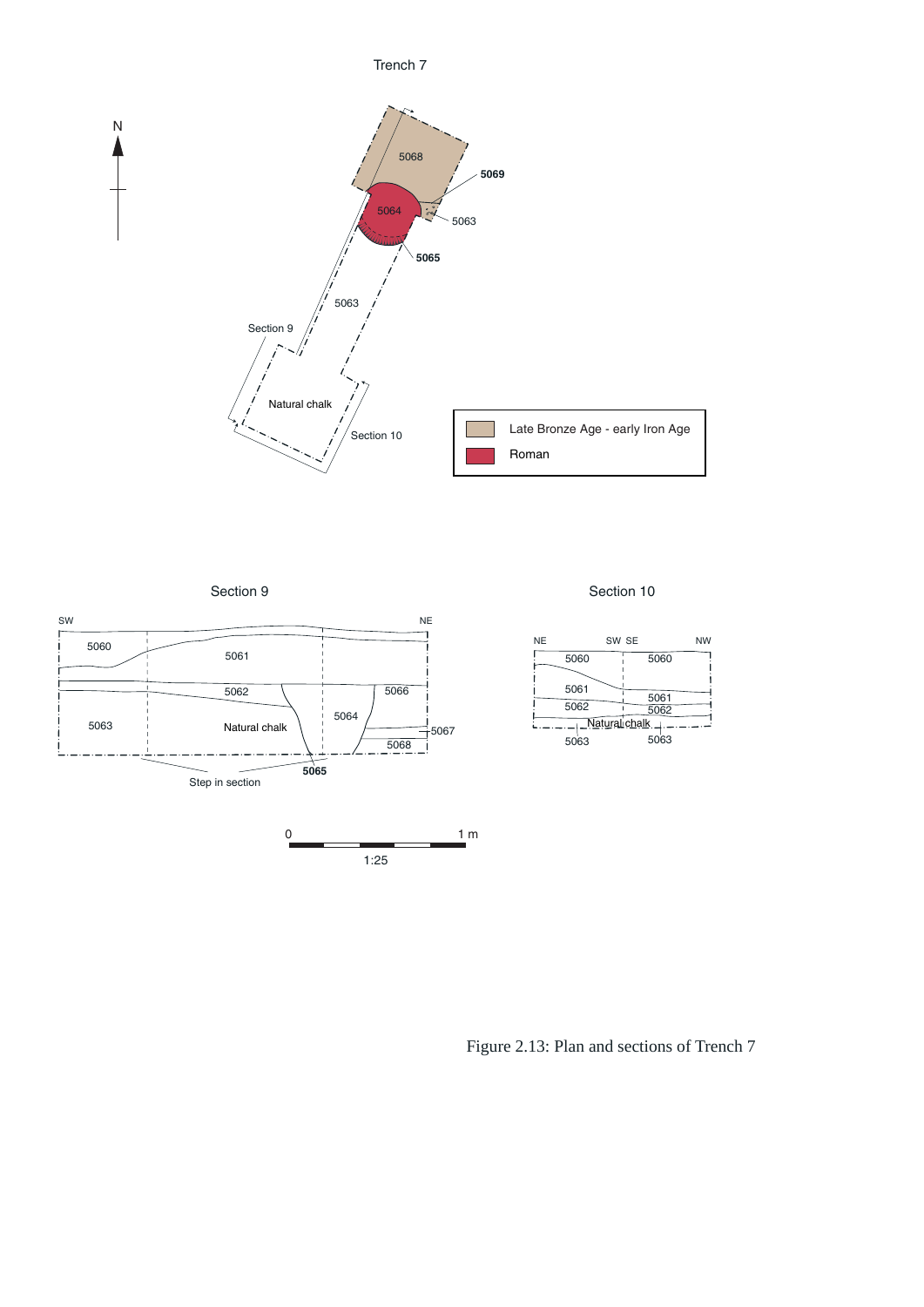Trench 8





Figure 2.14: Plan and sections of Trench 8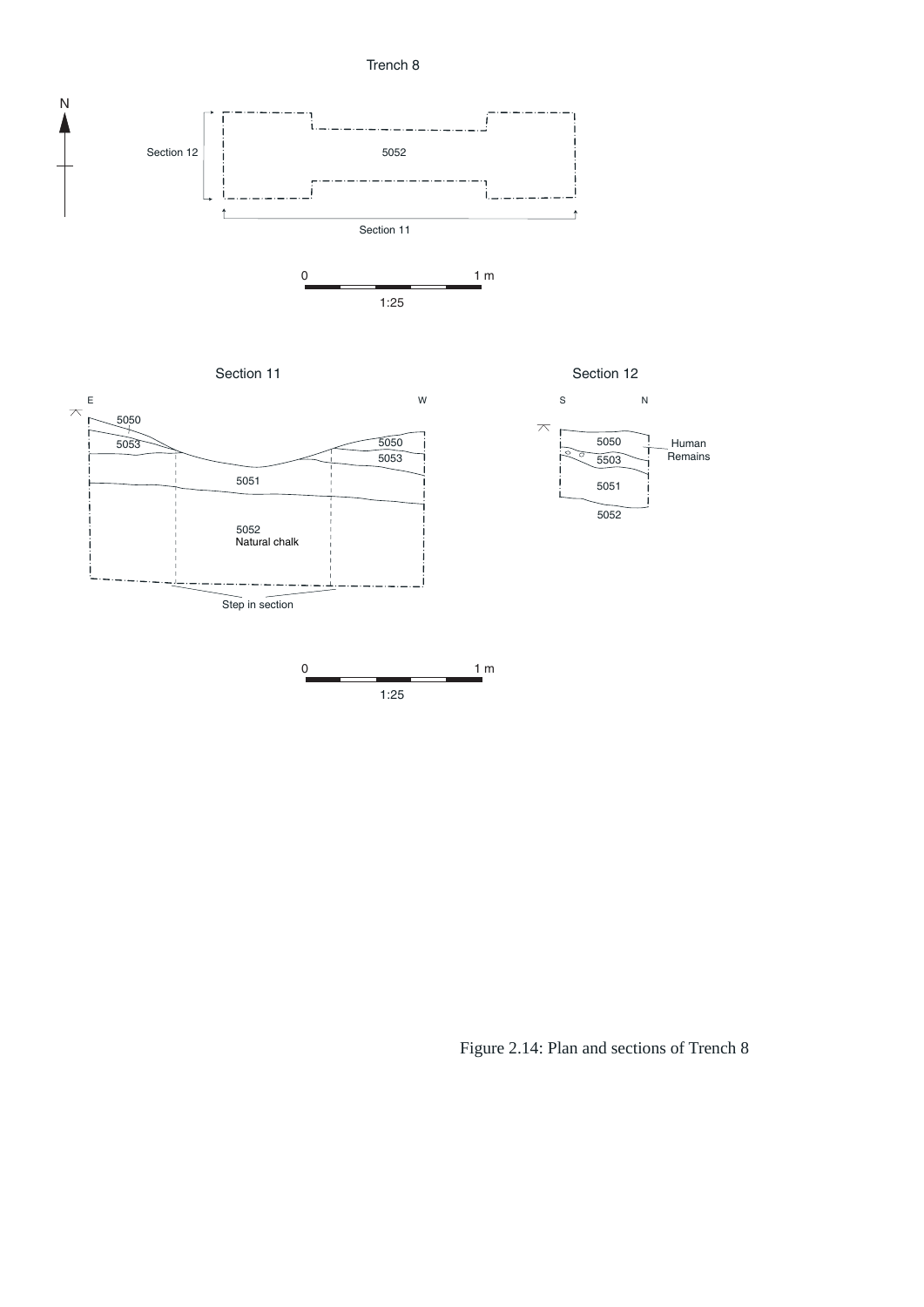



Figure 2.15: Plan and section of Trench 9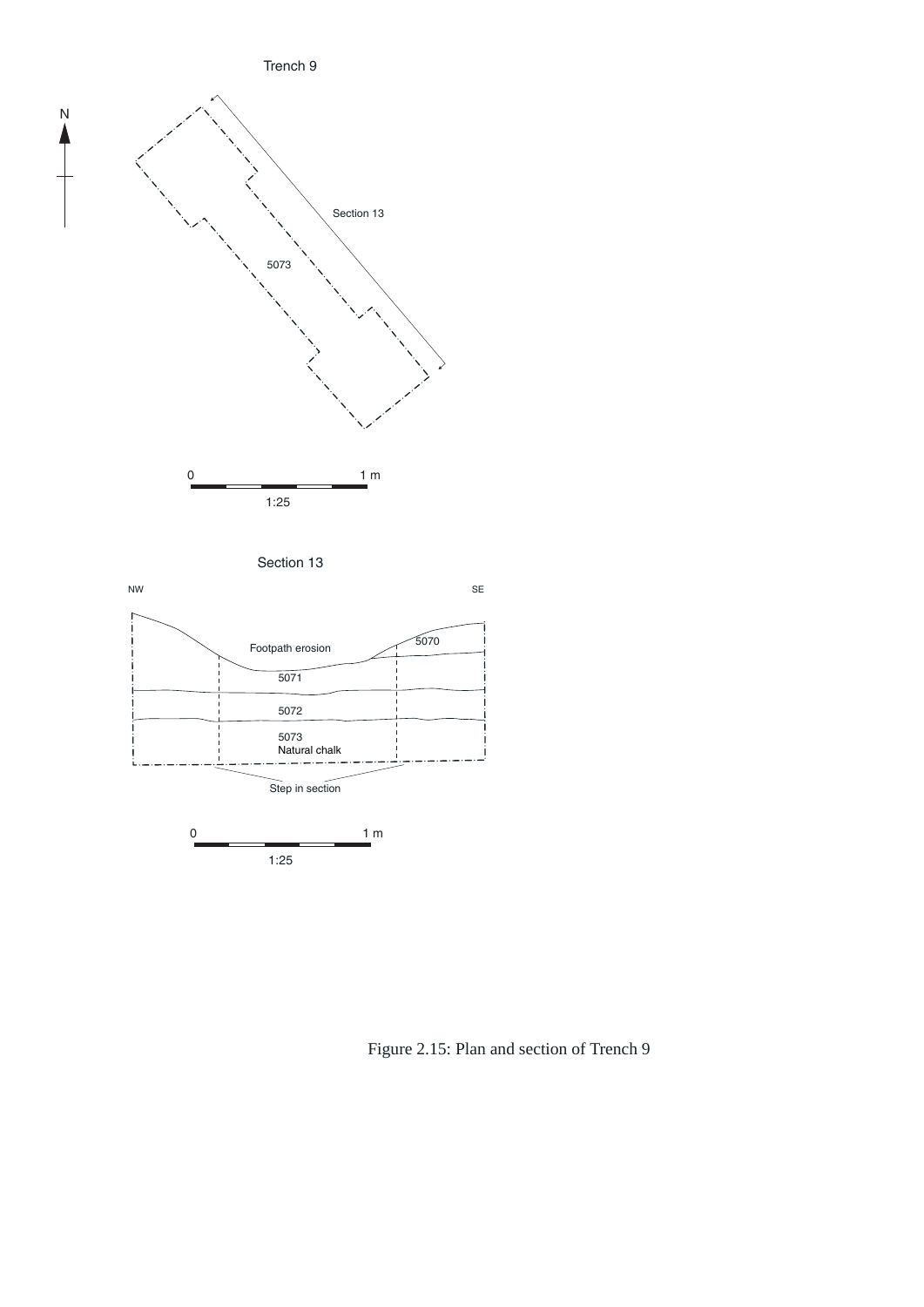Figure 2.16: Plan and section of Trench 10 Figure 2.16: Plan and section of Trench 10



Trench 10 Trench 10